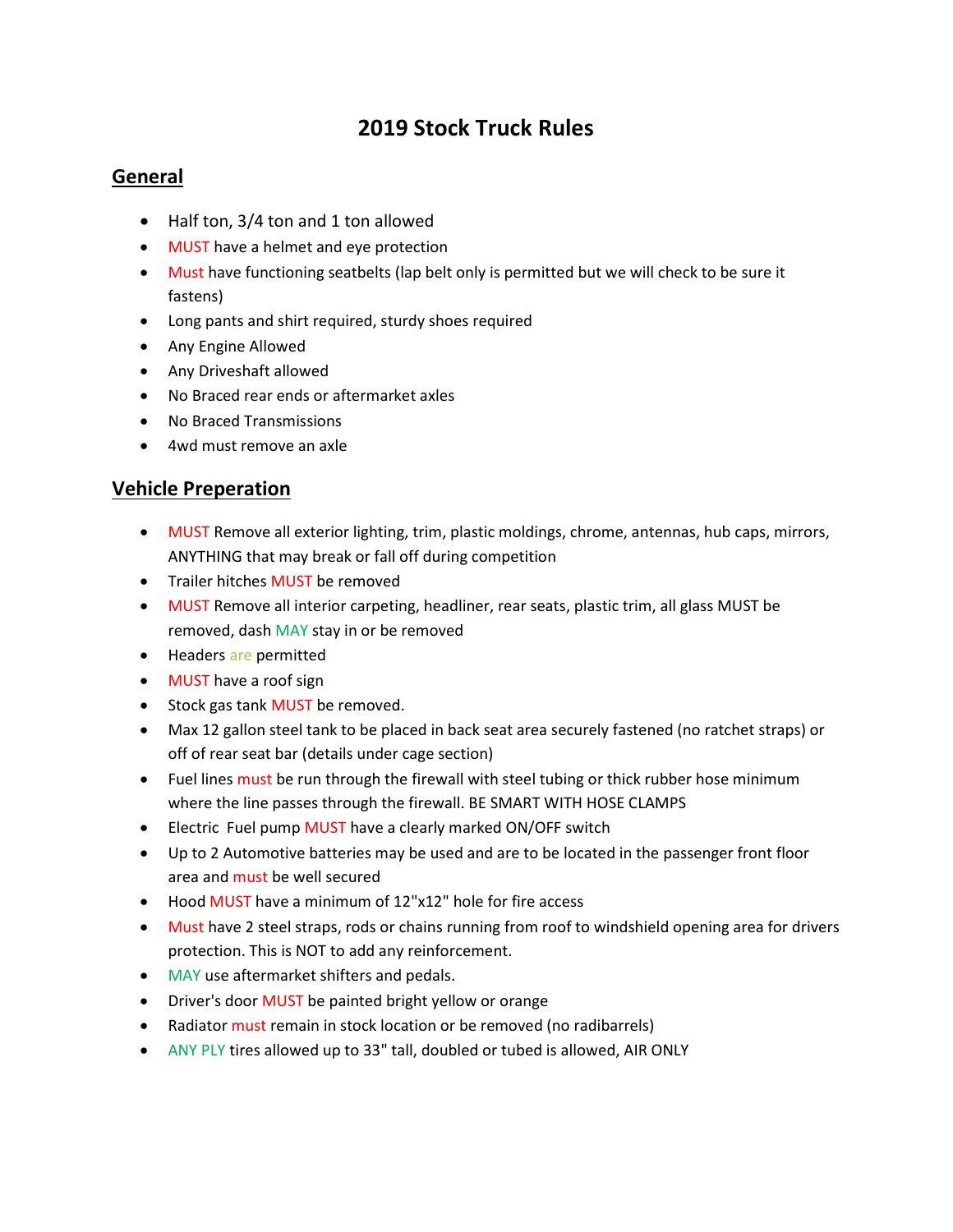# Hood

- HOOD MUST BE OPEN FOR INSPECTION!!!!
- May have up to 6 hold downs TOTAL. Front 2 MAY be threaded rod 1" max diameter. The other 4 MUST be wire (3 passes max), Chain (2 passes Max), Angle iron bolted together (no longer than 3" on agle)or seatbelts passing though sheet metal only
- Threaded rod must be vertical (no bends) and May go to frame

# Bed

- May have 4 extra body bolts 1" max 6x6 washers
- Box sides must remain vertical, don't pound them over
- Tailgate must remain upright and in stock location
- Tailgate may be secured in 4 places total, chain, wire or weld 5x3 strap

### **Doors**

- Driver's door MAY be welded solid
- Other doors may be welded 5"on and 5" off with 3"wide plates MAX
- May also use chains or #9 wire in 2 places per door seem (nothing to frame) 2 passes per chain, 3 passes per #9 wire location

#### Bumpers

- ANY automotive bumper may be used aside from Chrysler V bumpers
- **•** Bumpers MAY NOT be stuffed or loaded
- Bumpers may be mounted by bolting or welding
- In place of an automotive bumper you may use a single piece of steel tubing (straight only no homemade points) up to 2x6x 1/4" thick, no wider than the front of the vehicle (tire to tire) (4x4x1/4 is legal) ends must be open
- You are allowed 6" per side steel tube inside or plate outside of Frame to mount bumper
- Front 2 threaded rod may pass through tubing or plate
- Front frame MAY be cut back no farther than factory core support location prior to mounting bumper
- ALLOWED AND HIGHLY RECCOMMENDED 2 lengths of chain or #9 wire running from bumper to upper core support only. This is to hold the bumper in the event it comes loose, not to strengthen the car. 1 pass chain, 2 pass #9 wire, don't get creative here
- Rear bumper must be stock or same tube as above